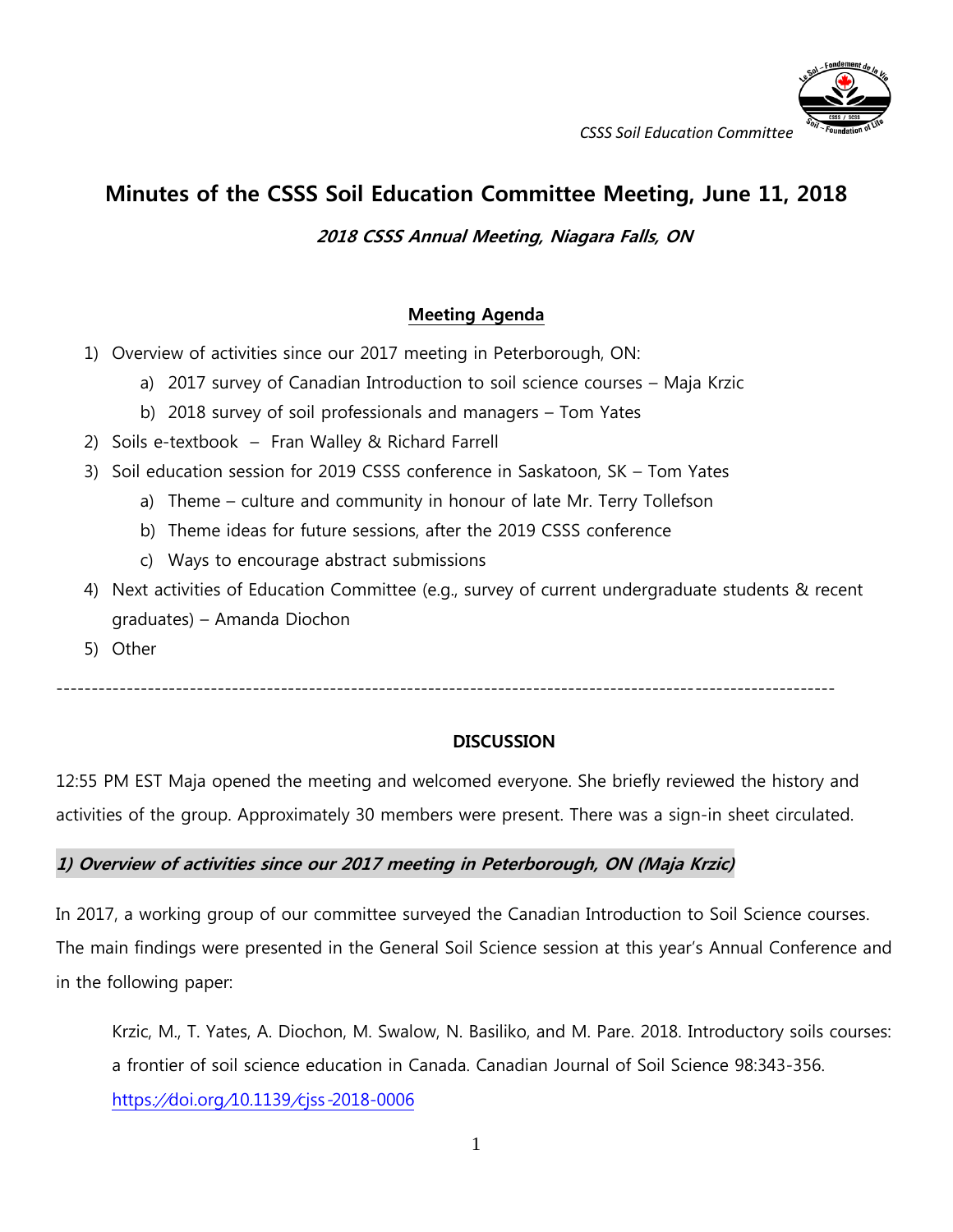

In 2018, Tom Yates struck a working group to survey professionals and managers who recruit, supervise, or work directly with soil science professionals, with a goal to gather feedback regarding the application of soil science knowledge and field skills in the areas of agriculture, environment, forestry, and/or resource management. These findings will also help to guide the development of the curriculum for the field course that will be delivered at the University of Saskatchewan in 2019. Key findings will be prepared for publication in the Canadian Journal of Soil Science.

#### **2) Canadian e-texbook for Introduction to Soil Science course (Fran Walley & Richard Farrell)**

Dan Pennock initiated the idea of the Canadian e-textbook at the meeting in Montreal in 2015 and he was also at today's meeting. The main textbook used in our introductory courses is Brady and Weil's Nature and Properties of Soils, an American textbook which is great but expensive and solely focused on the US. There is therefore a need to a free or inexpensive e-textbook that can be used to deliver Canadian introductory soil science courses. BC Ministry of Higher Education is currently promoting e-textbooks through BCcampus funding for open textbooks [\(https://bccampus.ca/open-education/](https://bccampus.ca/open-education/) ). Craig Nichol was recently a reviewer for a chapter of an open e-textbook for a first year physical geology course and would be a good resource.

Fran encouraged everyone to take photos that could be used in the textbook to support Canadian content. She presented/previewed several tables of contents from books that are being used in soil science courses currently for discussion on the chapters that should be/could be included in an introductory soil science textbook. She suggested forming a working group that could review these tables of contents to identify the outline of the e-textbook. Fran highlighted the importance of getting started soon, with a proposed a target completion date of 2020. The steps identified are:

- 1. Form a working group to finalize chapter topics, coordinate submissions and reviews
- 2. Determine how the book will be published,
- 3. Develop guidelines for chapter authors (do this early in the process),
- 4. Identify authors/co-authors of chapters (solicit proposals?),
- 5. Develop timelines for chapter submissions.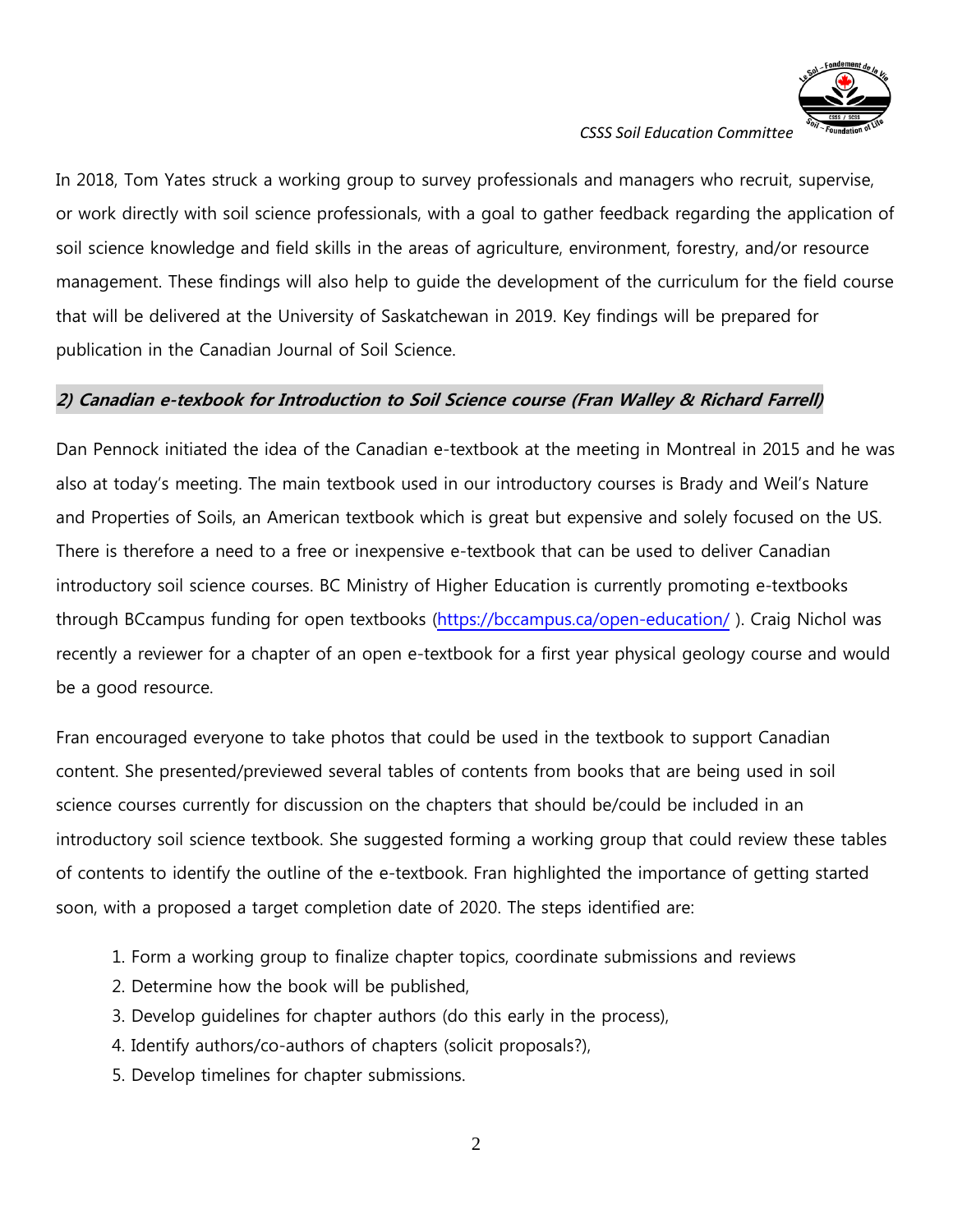

Fran suggested hiring someone to help format all the submissions into Wordpress for publication. She also mentioned that Dan Pennock had suggested highlighting the work of Canadian soil scientists.

Mario Tenuta asked if we could form a partnership with CSP and the CJSS to be able to use publications from the journal in the textbook. Mario also suggested highlighting the provincial soils in the book.

Fran would like interested people to email her to let her know how she would like to be involved.

Adam Gillespie mentioned that this would be a good fit/support for OMAFRA's soil strategy because there is a real need for training materials to support education/training of professionals who need to assess and advise producers/industry.

Brian Amiro suggested getting an idea of core competency and skill sets required by professionals and to use that to inform what is included in the textbook. This could be done by consulting with the Provincial agencies/groups/institutes. Paul Smith seconded this idea.

Core committee membership and decisions on what will be included are key. Maja suggested having a short paragraph/communication that could be distributed to membership to encourage participation.

Mario also suggested a possible companion lab manual. This idea was well received. Maja also mentioned that the Kansas State University has recently published an online lab manual for introductory courses (see Moorberg, C.J., and D.A. Crouse. 2017. An open-source laboratory manual for introductory, undergraduate soil science courses. Natural Science Education 46:170013, doi:10.4195/nse2017.06.0013). We could link up with this and perhaps add to this. Deanne N mentioned also including field demonstrations, which was also well received.

Fran and Rich will prepare a communication for membership and also directly target people.

# **3) Soil education session for 2019 CSSS conference in Saskatoon, SK (Tom Yates)**

The meeting next year at Univ. of Saskatchewan coincides with the 100<sup>th</sup> anniversary of their soil science department. To honour the memory of late Terry Tollefson (Univ. of Saskatchewan) a soil science education session will be organized at next year's CSSS annual meeting in Saskatoon. The session will